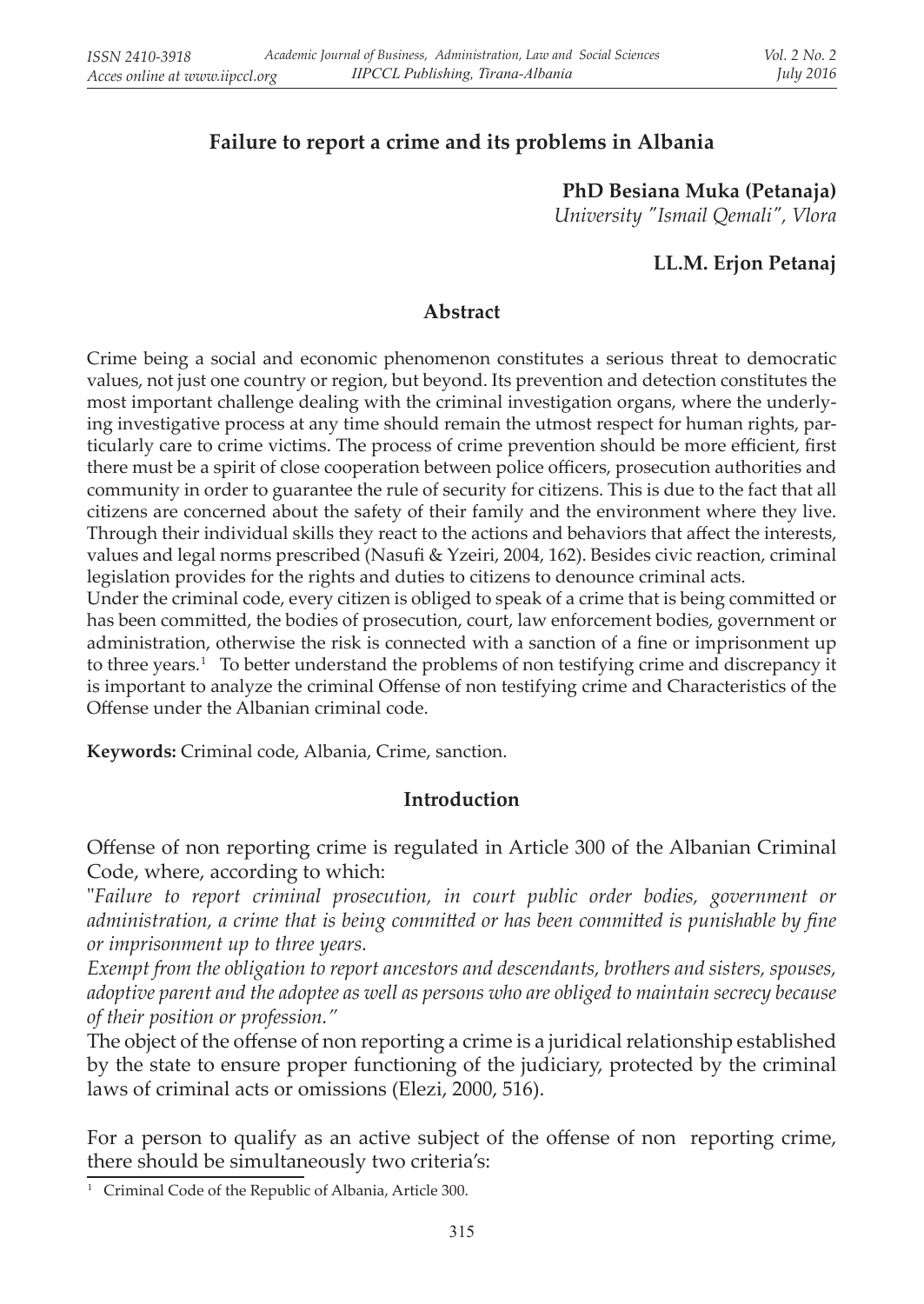Must have a correct knowledge that a criminal offense is being committed or has been committed.

Do not report to this fact, not to make the report to the competent authorities. Same attitude was shown by the criminal panel of the Albanian Supreme Court in Decision No.651, dated 12.22.2004. According to the second paragraph of Article 300 of the Albanian Criminal Code, there is an obligation to exempt reporting of a crime for the following persons:

- The ancestors and descendants and the offender;
- The brothers and sisters:
- The husband or wife;
- The adoptive parent and adoptee;

The persons who are obliged to maintain secrecy because of their position or profession.

Understandably, these people find it difficult to report in criminal prosecution bodies, because of family relationships that exist in society. It is difficult to conceive that in a family relationship is thought that the father or mother can speak to children or vice versa for committing a crime or spouse to speak wife and vice versa whenever they become aware that they have committed a crime, according to forecasts made to the criminal code (Elezi 2000, 517).

# **Characteristics of the criminal offense of non reporting crime**

Based on legal analysis of the criminal offense of crime and non testifying in court practicing about this crime, the characteristics of non testifying crime are as follows: This offense consists only of failing to report acts or omissions

Illicit covered by the provisions of the Criminal Code as a crime and not for criminal offenses. It is important to note that under the current penal code, the crime of non testifying consists of failure to report all crimes without exception, and not only on the complaint of some particular crimes as envisioned in the penal codes of the 1952 and 1977 in Albania. Under Article 112 of the Criminal Code of the People's Socialist Republic of Albania (Criminal Code of the People's Socialist Republic of Albania, article 112) citizens who did not denounce the crime of misappropriation of socialist property were punished with deprivation of liberty up to three years.

- $\bullet$  District bodies on which the reporting of crimes is quite extensive. In the organs of prosecution, the prosecutor exercises criminal prosecution and represents the accusation on behalf of the state in court and judicial police. According to Article 3 of Law No. 8677, dated 2.11.2000 "On the organization and functioning of the Judicial Police", as amended.
- $\cdot \cdot$  The subject of the criminal offense of non reprinting crime is a general subject that is any person that has reached the age of criminal responsibility and is liable. In order for an individual to swear an active subject of non reprinting crime first of all he must have a complete knowledge that it is being committed a crime or is committing a crime. It is important that the entity has a legal obligation to report a crime to the competent authorities, no matter the knowledge of the author. There should be no doubt soft full knowledge of the crime. Another feature of this provision compared with the previous codes consisting of exemption from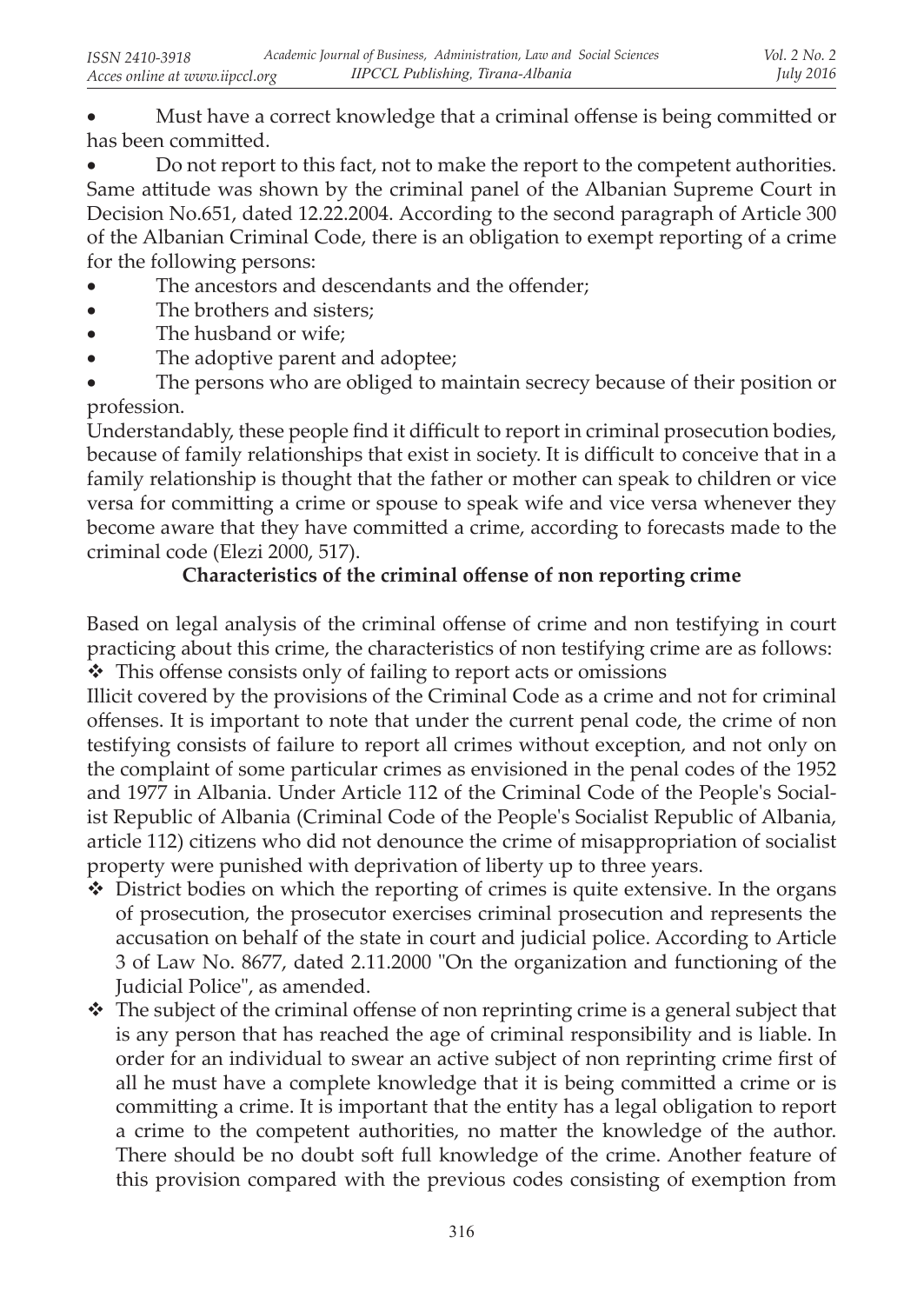criminal responsibility of several persons, is mentioned in the second paragraph under the Article 300 of the Penal Code.

## **Failure to report a crime of special subjects**

Under section 300 of the penal code, in which is enshrined the offense of non testifying crime it is shown that the subject of non testifying crime, is any person who has reached the age of criminal responsibility is responsible and it is aware that a crime is being committed or has been committed if it does not report it to authorities. While we refer to criminal procedural law, this law for a certain category of persons provides a special obligation to denounce the offenses for which they are informed of their activity. Under Article 281 of the Criminal Procedure Code, the obligation of public officials to denounce offenses, when, while on duty or because of position or service, they become aware of a criminal offense prosecuted ex officio. This provision imposes additional obligations on persons with the quality of a civil public, precisely because of the special reports that they have with the state and for that part of their activities which are in the office, separate from other citizens or from their activity reports out of office.

Another category of people who have the obligation to make charges for committing a crime is medical personnel, (Code of Criminal Procedure, Article 282) during the intervention or while providing medical assistance,

### **Failure to report a crime by medical personnel**

The medical staff has the obligation to report a crime of which they are aware in the exercise of their profession based on the Albanian penal code. The same attitude with regard to the obligation of the medical staff to report on a crime has had the Italian penal system. Under the Italian criminal code, the healthcare professionals are determined to report any crime, happening in their presence or everyone who has helped or has acted in the exercise of the profession of health care based on Article 361 of the Italian Penal Code. The sanction that follows is a fine of up to  $\epsilon$  516. Unlike the Italian penal code, the current Albanian penal code does not provide any obligation to report or to refer a crime from a medical professional. This provision, in its second paragraph, excludes the category of persons who are obliged to maintain secrecy because of their position or profession.

There is a conflict of interest that may arise between the obligation of professional secrecy and the obligation to report of a crime, by CEDM (Code of Ethics and Medical Deontology approved on 11.11.2011). Code of Ethics and Medical Deontology, has defined where the information constitutes a trade secret. According to CEDM, the wish of the patient obliges the doctor to keep a secret that is trusted during his work. The professional secret holds even after the death of the patient, except when it poses a risk to the health and lives of others. The doctor is permitted to uncover the secrets of the patient only in two cases:

- When the hidden data endanger the patient's life;
- When these medical records are required by a statutory body.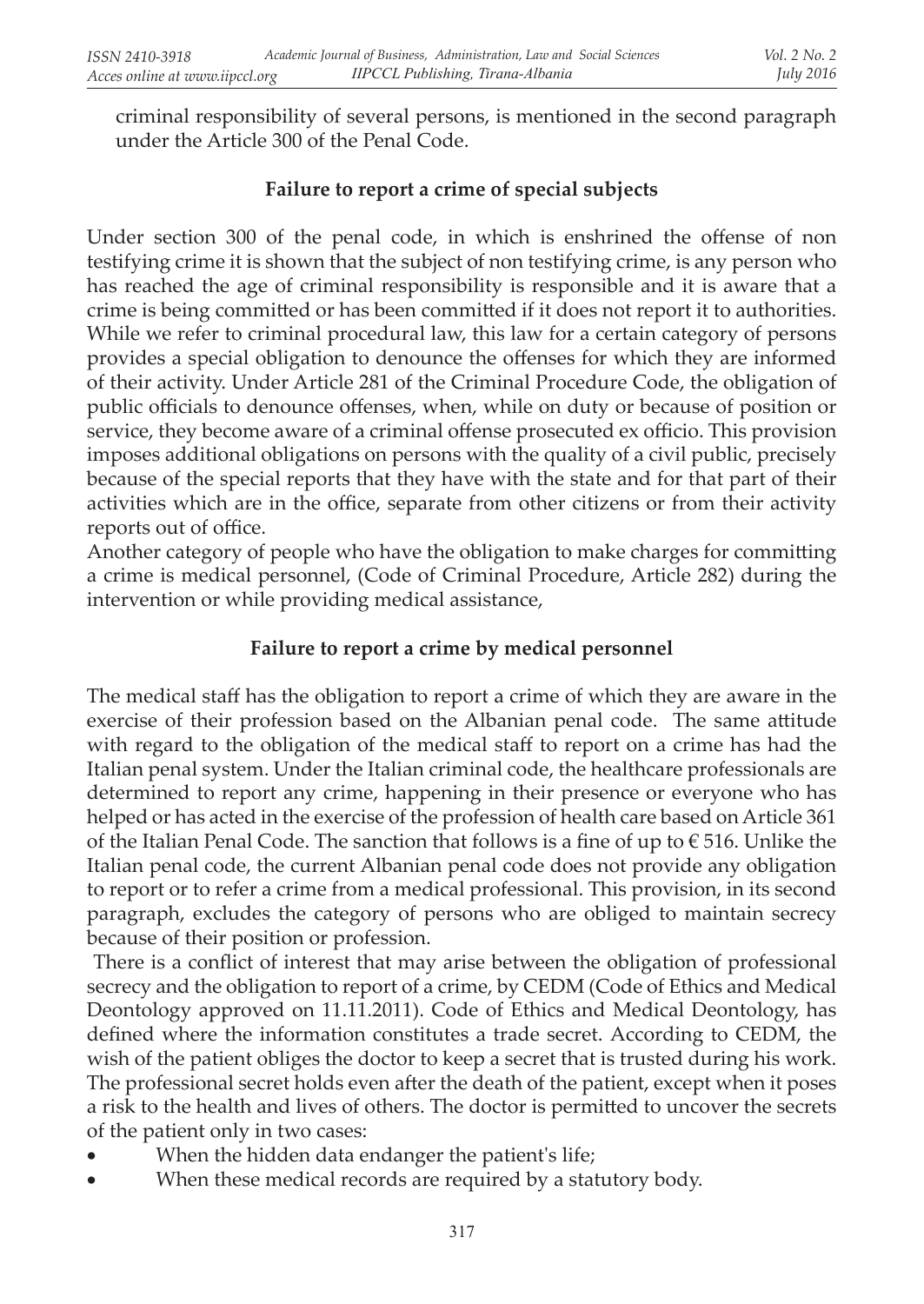Under Article 282 of the Code of Criminal Procedure, the medical staff is required to make the report to the prosecutor or at the judicial police officers within 48 hours of giving assistance. Article 300 of the penal code regulates the conditions that must be respected by the medical staff:

Not all the medical staff has the obligation to denounce, this obligation has only that *part of the medical staff that has been charged by a special law such an obligation;*

*Obtaining aware of the criminal offense is the result of giving assistance or performing a specific intervention;*

Crimes for which it has knowledge of what is mainly followed;

Time within which to make charges for committing a crime is within 48 hours upon *an intervention or of provision of assistance;*

In order to clarify the situation, it should be taken into consideration the fact of the conditions of a crime, if this information is received in the exercise of a profession as a doctor or outside the terms of exercising this profession. If a doctor is aware outside the terms of the exercise of a profession for a crime that has been committed or is being committed, he will be in the capacity of general subject that is bound to make charges compensation under the first paragraph of Article 300 of the penal code, and the procedure established by Article 283 of the criminal procedure code.

# **Failure to report a crime by a public officer**

 The term "public administration" is a relatively new term entered into use after the adoption of the Constitution in 1998 which shows the evolution of the conceptual administration of a state apparatus that is designed to implement the will of the State that belongs to the executive (Cani 2007, 233). While under the Convention of United Nations against Corruption, the term "public servant" shall mean any person holding a legislative, executive, administration or judiciary, any person exercising a public function, including a public agency or public enterprise or performing a public service by determining the law of the state party, Albanian criminal law does not provide a definition about what would be considered "public service". For this reason, whenever a need arises, jurisprudence refers to the doctrine (Greco 2009, 14). Under the current Albanian legislation, with public service in terms of criminal law, should be understood any activity regulated by legal norms that are engaged in one of the powers, namely the legislative, executive or judicial, delivered by the entities which lack this kind of power. Article 300/2 of the Penal Code sanctions the exemption from criminal responsibility of non testifying crime, the persons who are obliged to maintain secrecy because of their position or profession. This obligation is also enshrined in the code of administrative procedure in which it is sanctioned, concretely:

"*Every public official and every person who participates or is called to participate in an administrative procedure, is obliged not to divulge information that has been revealed during the administrative procedure when they constitute a state secret."*

In this sense, article 281 of the Criminal Procedure Code refers to the cases, in which a public officer is the subject of special offense of non reporting a crime: